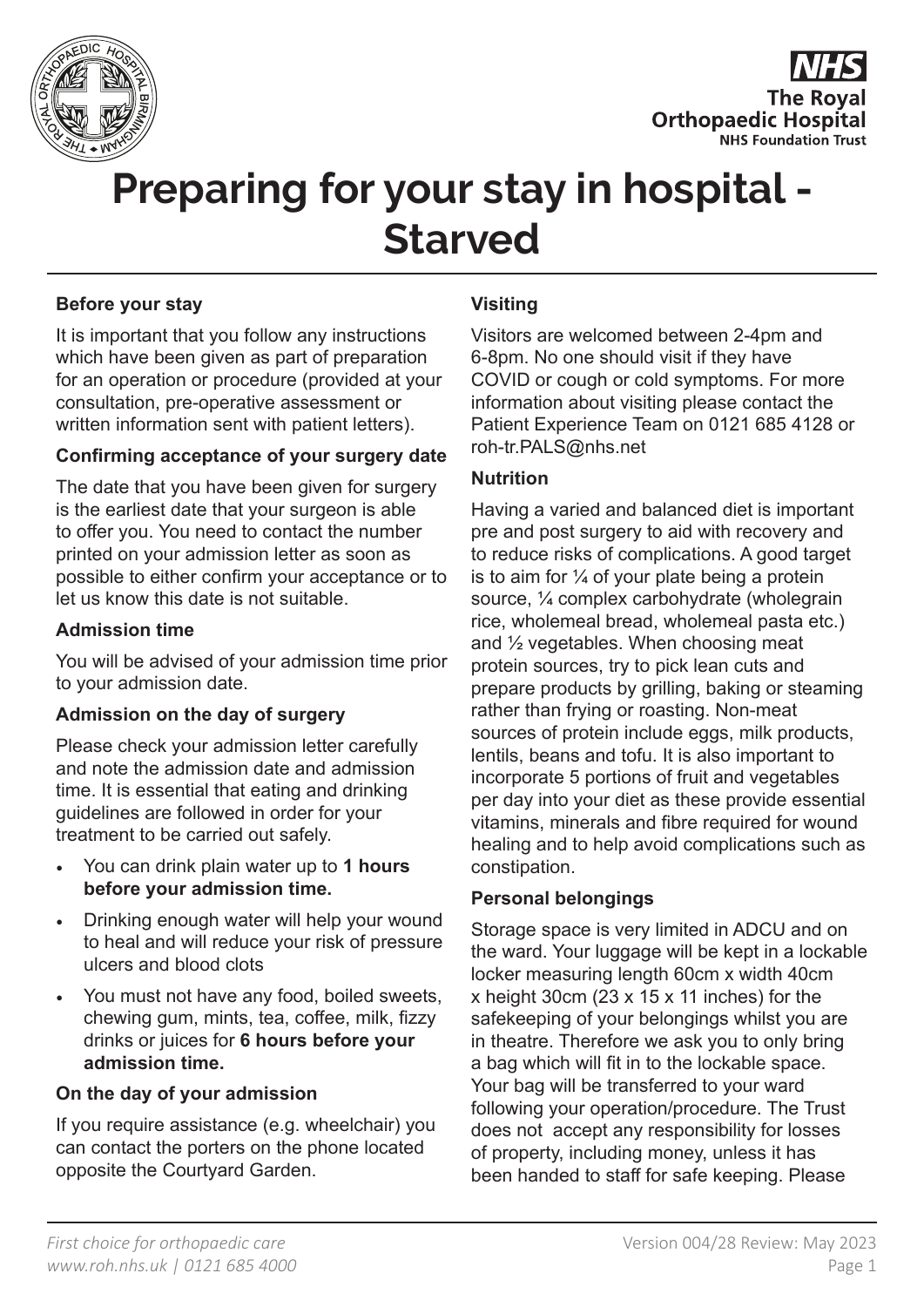

**The Roval Orthopaedic Hospital NHS Foundation Trust** 

# **Preparing for your stay in hospital - starved**

leave valuable items such as jewellery, large amounts of cash and electrical items at home. Please note that electrical items cannot be used without being safety checked by the hospital.

## **What to bring check list**

- Your usual medication in labelled boxes.
- Wash bag with small toiletries-soap, shower gel, toothbrush and paste, shaving items, etc.
- Glasses/contact lenses/hearing aid/ dentures and denture pot.
- Set of modest nightwear (long night shirt/ pyjamas and dressing gown).
- Set of loose fitting, comfortable day wear (avoid zips and tight fitting clothes).
- Underwear.
- Slippers/indoor shoes (preferably not backless or flip-flop style).
- Book, magazine, pen, puzzle book.
- Small amount of cash.

## **What to expect in ADCU**

Once you are booked in you will be asked to take a seat and will be seen by members of the team prior to surgery. This is to ensure that you are fully aware of the procedure and that nothing has changed in regards to your health since your last visit/assessment. After you are seen by the team Theatres will be informed that your pre-admission checks have been completed. Before your procedure you will be called through to the changing area. Your privacy and dignity is very important to us. With this in mind, the unit has individual changing cubicles for you to use prior to your procedure. Staff will be available to support you and answer any questions that you might have. As a measure to help prevent infection you will be given a pack of wipes with instructions of use.

Personal belongings will be stored on the unit until they are sent to the ward on which you will spend the remainder of your stay. Please keep belongings to a minimum as storage space is limited.

## **Infection prevention and control**

Infection prevention and control is a high priority. Our infection control team are there to help but there are some things you can do yourself to reduce the risk of infection and enhance the recovery process:

- There is a no flowers policy at the ROH
- You are encouraged to ask any member of staff to clean their hands before touching you.
- Eat a healthy balanced diet in the weeks prior to treatment.
- In order to reduce the risk of infection and give you the best possible outcome we would ask that you take a hot soapy bath or shower on the night before surgery and the morning of surgery, including washing your hair. Do not use deodorant spray, body lotion or perfume.
- Please ensure you wear a full set of clean clothes for admission.
- Clip your nails.
- Remove any nail polish.
- Do not shave the area of surgery.
- While in hospital keep your bed space as clear as possible.
- Always wear slippers or light shoes.
- Inform the nurse if your dressing is wet or loose.
- Never share your toiletries.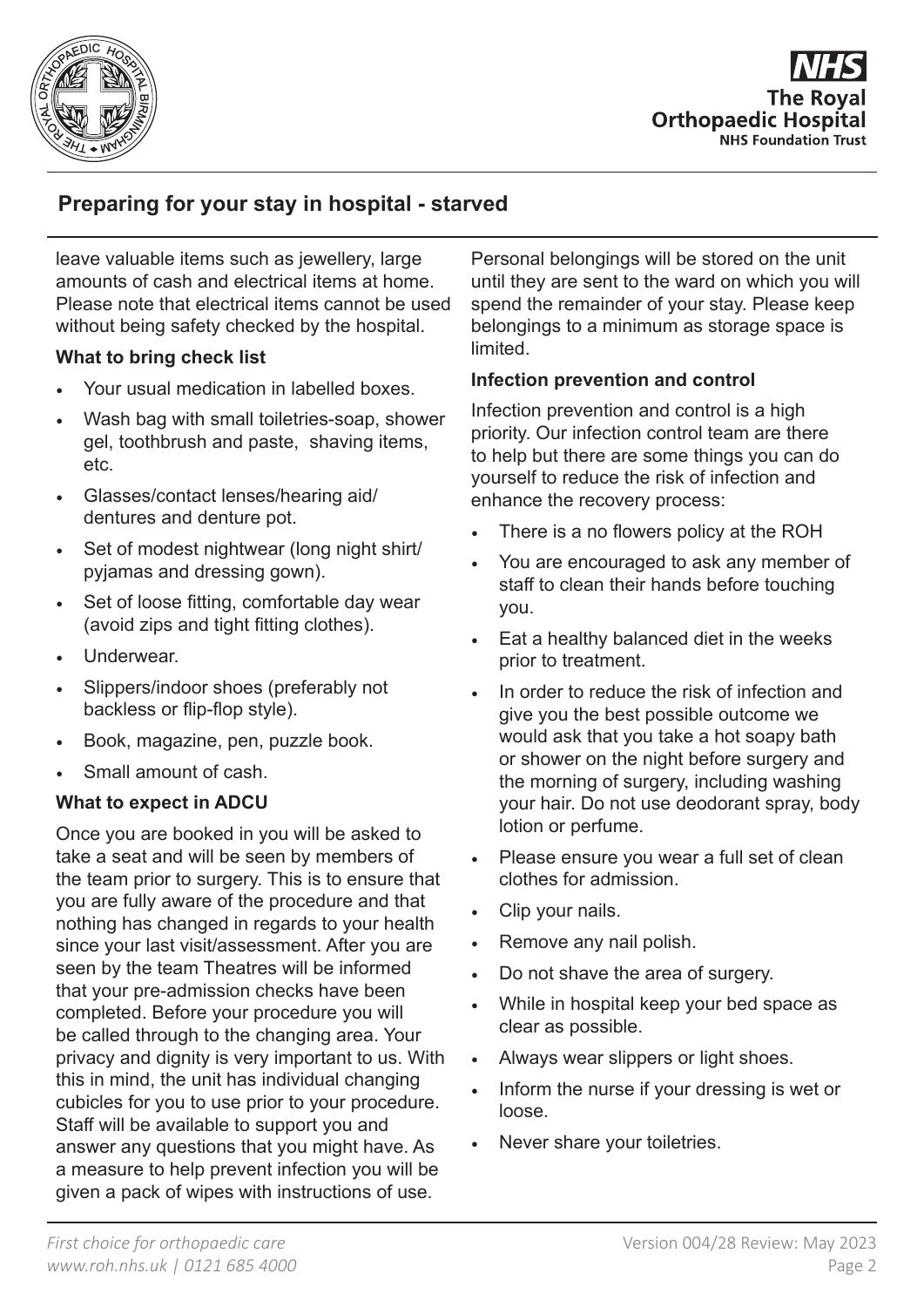



# **Preparing for your stay in hospital - starved**

## **Discharge information**

You will be informed about when and where your discharge will take place after your procedure.

You will only be discharged home once you have completed all assessments safely. If following these assessments you are requiring further assistance or rehabilitation the ward staff will discuss this with you and liaise with other agencies as appropriate. When you are ready to return home, make sure you have everything you need for your recovery. Make sure that you have plenty of food, drinks and other essential items in your home. Buy food that is easy to prepare, such as frozen ready meals, cans of soup or beans, and staples, such as rice and pasta. Arrange your home so that you do not have to climb, bend or reach for items. If you live alone you will be able to go home alone. The therapists will make sure you are safe and independent with all tasks e.g. washing, dressing and kitchen activities.

## **Medication information on coming into hospita**l

## **What do I need to bring with me?**

You will be given a green medication bag at your pre-operative assessment appointment to put all your medication in. On admission, please bring in all the medication that you take, including tablets, liquids, capsules, creams, eye drops, inhalers, patches, sprays, injections, and any other medication you may have bought from a chemist, supermarket or health food store. If you have any tablet organiser boxes (dosette), please also bring these in. If you have a repeat prescription request slip normally attached to the green NHS prescription from your GP, please also bring this with you. Wherever possible please ensure that all medication is in its original box with a label attached to it that explains how your correct

medication is prescribed for you during your hospital stay.

## **How will I take my medication?**

When you come into hospital, your medication will be stored in a medication locker next to your bed. Your medication will be reviewed by the doctor and a pharmacist. The nurse will give them to you as prescribed or you may be able to give them to yourself as you would at home. If you choose to do this, you will be given a key to your medication locker and you will have the responsibility for this. Before you are able to participate in this self-administration scheme, you will be required to discuss with your nurse and pharmacist exactly what self-administration involves and what the possible benefits are. For safety reasons, identified criteria must be met and there are certain times during your stay that it is not appropriate to be self-administering your medication, e.g. following recovery from a general anaesthetic. Self-administration is not compulsory and you must not feel that you have to take part even if asked. If you are asked and agree to take part, then before starting a trained member of the nursing staff or the ward pharmacist will explain:

- The self-administration process
- Which medicines you will be taking
- Dosages
- Possible side effect

## **What happens if my medication runs out or changes?**

If your medication runs out, a further supply will be dispensed from our pharmacy department. If the dosage of any medication has changed then the pharmacy team will supply a new pack or re-label your own pack with new instructions on how to take or use your medication. If any medication has been stopped, then these will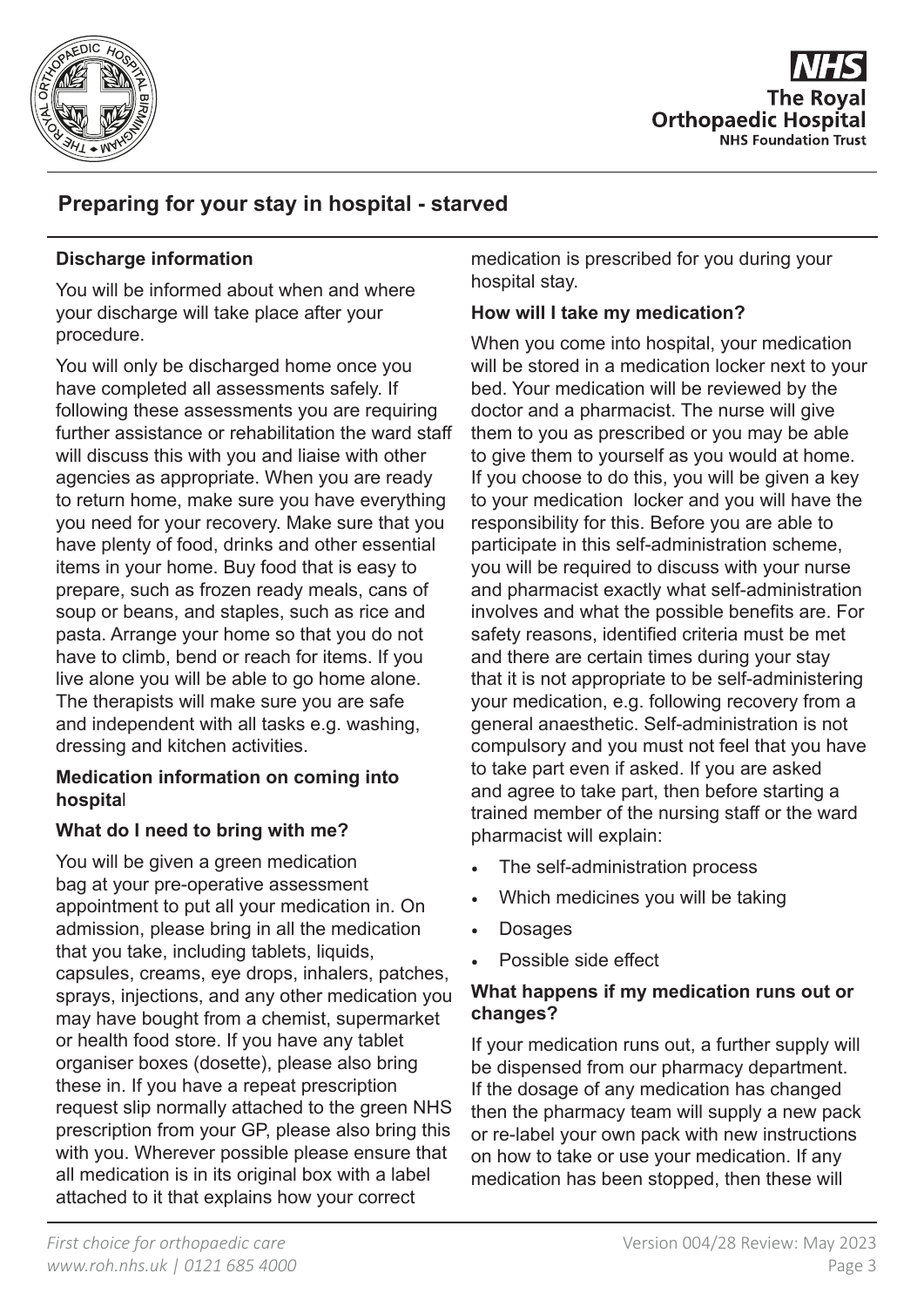



# **Preparing for your stay in hospital - starved**

be removed and destroyed by pharmacy, where consent has been given. If you are not happy for the removal and destruction of any stopped medication then we would ask you to make arrangements for these to be sent home with relatives or friends. These should not be used during your stay as any deviation from what is prescribed by the hospital doctors can be potentially harmful to your health.

## **Physiotherapy**

Following your surgery you may be seen by a physiotherapist or given a physiotherapy information sheet. Physiotherapy is a very important part of your post-operative treatment and will speed up your recovery. Physiotherapy helps to restore movement to near normal as possible as well as building strength in the muscles around the area where you have had surgery. Physiotherapy treatment can range from:

- Advice and education about your surgery
- **Exercises**
- Assessing mobility and issuing of walking aids
- Stairs assessment
- **Hydrotherapy**

It is very important that you follow the advice and exercises that you are given by the physiotherapists so that you get the best outcome from your surgery.

## **Occupational therapy**

You may be seen by an Occupational Therapist (OT) before you come in to the hospital for certain orthopaedic procedures. The OT will review your home situation and discuss precautions which you may need to follow after your operation. They also identify and order equipment which you may need for your safe discharge home from the hospital. Please note:

Equipment is ordered from stores outside of the hospital and may take some time to be delivered. Certain equipment may need to be privately purchased. Your OT will advise you of this. Please return your heights questionnaire as soon as possible, to ensure delivery prior to admission.

## **Pain**

You will be assisted with pain control after your operation. You will be given additional advice if you are on long-standing painkillers prior to admission, on patches or strong opiates. You will be advised about any post-operative pain concerns. When you go home you will be given pain killers which should last you for up to a week. Information on how to take your painkillers will also be given to you. If you still require pain relief after this time you will need to see your GP who will discuss further options with you.

## **Preventing blood clots**

## **What are hospital-associated blood clots?**

A hospital-associated blood clot occurs in patients when they are in hospital, and up to ninety days after a hospital admission.

There are two kinds:

Deep vein thrombosis (DVT): a DVT is a blood clot (also known as a thrombosis) that forms in a deep vein, most commonly in your leg or pelvis. It may cause no symptoms at all or cause swelling, redness and pain.

Pulmonary embolism (PE): If a clot becomes dislodged and passes through your blood vessels it can reach your lungs, this is called a PE. Symptoms include coughing (with blood stained phlegm), chest pain and breathlessness. If left untreated a PE can lead to death.

Health professionals use the term venous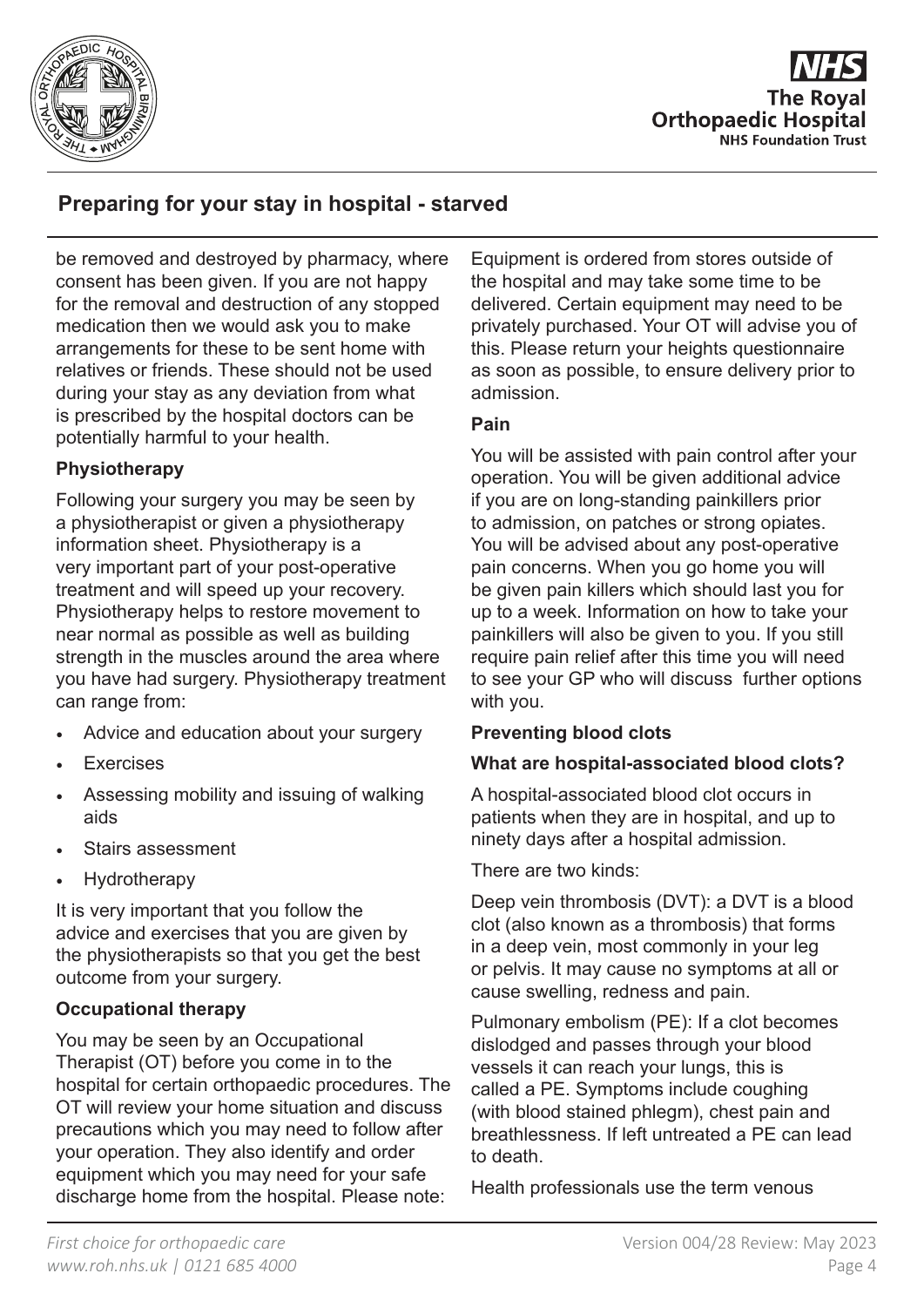

**The Roval Orthopaedic Hospital NHS Foundation Trust** 

# **Preparing for your stay in hospital - starved**

thromboembolism (VTE), to cover both DVT and PE. If you develop any of these symptoms either in hospital or after your go home, please get medical advice immediately.

## **Are blood clots common?**

Blood clots occur in the general population in about one in 1000 people every year. You may have heard about DVT in people who have been on an aeroplane, but you are much more likely to get a blood clot after going into hospital. In fact, about two thirds of all blood clots occur during or after a stay in hospital. Each patients risk is assessed on admission to hospital. If you are at risk, your doctor or nurse will talk with you about what will be done to offer you protection against clots.

## **Who is at risk?**

Any unwell adult admitted to hospital is at risk. Other examples of factors that put people at greater risk include:

- having an operation
- a previous clot
- a recent diagnosis of cancer
- certain 'sticky blood' conditions such as antiphospholipid syndrome or Factor V Leiden
- being overweight
- being immobile
- oestrogen-containing contraceptives and hormone replacement
- significant injury or trauma during and after pregnancy

## **What can be done to reduce my risk?**

Inflatable sleeves: You may be asked to wear calf or foot pumps; special inflatable sleeves around your legs or feet while you are in bed or sat still in a chair. These will inflate

automatically and provide pressure at regular intervals, increasing blood flow out of your legs.

Stockings: In hospital, you might be measured and fitted with anti-embolism stockings for your legs. You should be shown how to wear them and told to report any new pain or discomfort in your feet or legs. Your stockings will be removed for a short time every day so that you can have a wash and check for any skin problems.

Blood thinners: Most patients at risk will be prescribed a small dose of an anticoagulant (blood thinner). These reduce the chance of having a blood clot by thinning your blood slightly. If you need to take these medicines when you leave hospital, you will be told how long to take them for. The blood thinner most often used is a type of heparin, which is given by injection. Please be aware that some 'blood thinners' are derived from animal origins. Please discuss with your nurse or doctor if this is a concern to you.

There may be reasons why some of the above are not suitable for you. To be effective, these methods of prevention must be used correctly and the course prescribed completed. If you have any questions or concerns, please ask your doctor or nurse.

## **What can I do to help myself?**

If possible, before coming into hospital:

- Keep a healthy weight
- Talk to your doctor about contraceptive or hormone replacement therapy. Your doctor may consider stopping them in the weeks before an operation and will provide advice on temporary use of other methods if your usual contraceptive is stopped.
- Do regular exercise

When in hospital: